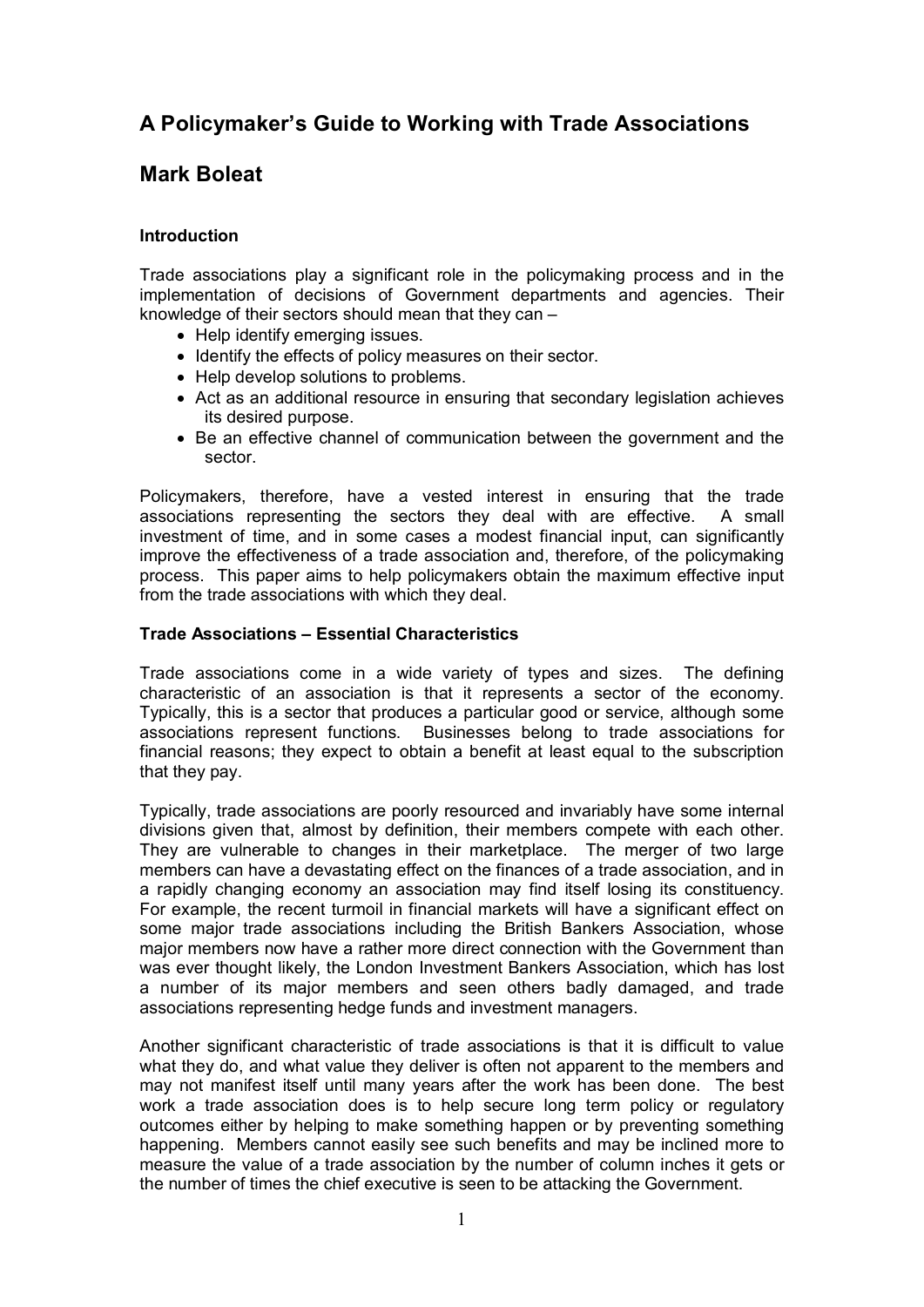All of these factors make trade associations difficult organisations to run and difficult organisations to deal with. Those dealing with them need to understand the politics and dynamics of associations if they are to get the best out of them.

#### **What makes a good trade association?**

There are two separate groups of factors that help to make a good trade association. The first group are outside the control of the association. Associations tend to be strongest where the members have a distinct common interest different from the interests of others. This generally goes hand in hand with specific regulation of a sector. Trade associations are therefore strongest in the heavily regulated industries such as financial services, communications and utilities. It is also helpful if the sector is of a reasonable size such that the members can afford to resource adequately the association.

In addition to these natural factors are the "man-made factors", the most important of which is the chief executive. In practice, the quality of a trade association and its usefulness to Government departments and agencies depends largely on how good the chief executive is. A good chief executive can largely overcome adverse natural factors described in the previous paragraph, whereas a bad chief executive can easily prevent a good market position from being used effectively. The trade association will be more effective if it has the support of the major players, in practice the chief executives of the largest companies in the sector. They are the people who can help give the association the resources and the clout that it needs.

The larger the proportion of the industry represented by the association, the stronger it will be seen to be by policymakers and also the better resourced it will be. However, particularly in sectors where there are many small businesses, persuading them to join a trade association is not easy bearing in mind that they benefit from any of the policy outcomes that the association can secure regardless of whether they are members. A 20% coverage of the sector is fairly good for many trade associations.

## **Is size a factor?**

Some years ago Michael Heseltine, when Secretary of State for Trade and Industry, generated a healthy debate in trade associations through a number of carefully thought out and forcefully delivered speeches. One of his points was that a trade association really needs an annual income of £1m a year to be effective, and he complained that there were far too many associations. On this point Mr Heseltine was probably wrong. There are a number of very effective associations operating today with income of under £100,000 a year, and there are some ineffective ones with income in excess of £1m a year. Where a small sector of the economy has its own particular interests that are different from those of others, then it will invariably benefit by having a specialist trade association able to represent those interests. That association sensibly will choose to work with others on some issues, perhaps as part of a loose federation.

Generally however, there is no reason why a trade association with an income of £100,000 a year, primarily operating on a virtual basis, cannot effectively represent a small specialist sector. Such an association needs a part time top quality chief executive, who may be an executive chairman, rather than a full time pen pusher. A £100,000 person two days a week will be much better value than a £40,000 person five days a week. There are a number of recent examples of such associations being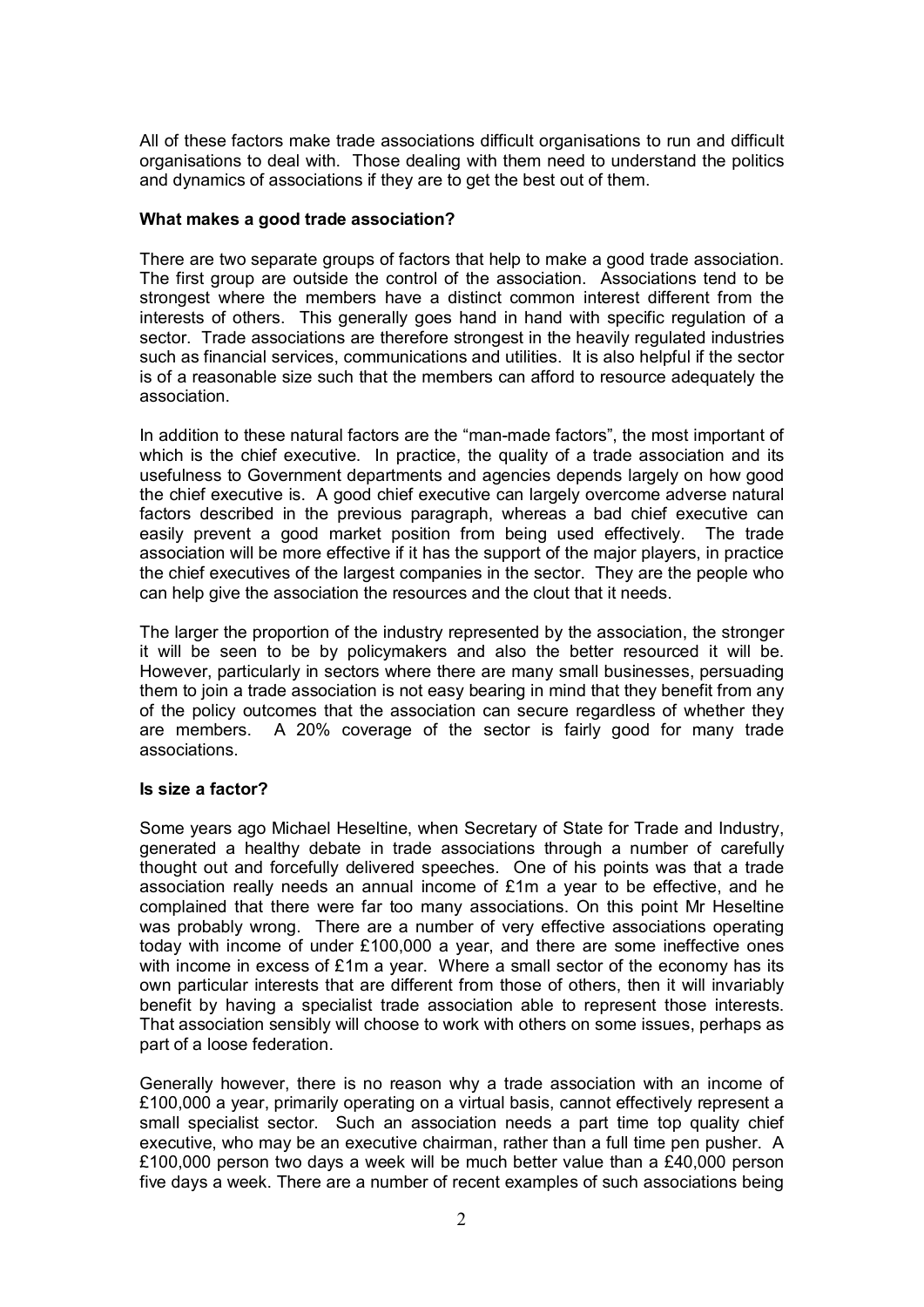established including the Association of Labour Providers, the Council of Property Search Organisations and the Accident Management Association.

## **How to identify a good trade association**

An official dealing with an association for the first time can now, fairly easily, make a quick assessment of how good that trade association is. The first port of call is the website, and if it does not exist then the trade association is not effective. The website of an effective association will be attractive in appearance and easy to navigate, like all good websites. It should list the members of the association, list the members of the governing body and the executives and include policy papers which, on a quick reading, indicate that the association has an understanding of the issues it is dealing with and is able to make an effective contribution.

The second port of call should be a quick conversation with the chief executive. The good official can quickly work out whether he or she is dealing with somebody who is going to make a significant and helpful contribution towards policymaking or a timewaster. It might usefully be added that the good trade association chief executive can make a similar judgment about the officials who he or she is dealing with.

There are blurred dividing lines between sectors of the economy, and however a sector is defined there may be more than one association. Particularly where officials are dealing with a sector for the first time, they need to develop quickly an understanding of each trade association in the sector, the overlap between them and their market shares. If this is not apparent from the website then it is a good tactic simply to ask for such information. If it cannot be provided or is provided rather slowly and reluctantly, this is an indication that the association is not only ineffective but probably not very representative either.

## **Enhancing the good trade association**

A good trade association will contribute significantly to the policymaking process without any help from officials, but such help can secure an even better contribution.

The good trade association should have its status enhanced by its dealings with Government. Acknowledgement of the association's contribution in policy papers and the willingness of ministers to meet the association representatives will encourage the involvement of the significant players in the industry and strengthen the position of the good chief executive.

As in any other area, a good relationship needs to be built up with the chief executive such that there is a basis of trust. This can be done with regular meetings interspersed with numerous telephone calls and e-mails. Both parties have to understand the basis on which they are talking with much of the best discussion being informal on a what-if basis, and not committed to e-mails.

Where possible, a good trade association should have pre-consultation on major issues and be given advance warning of announcements if this is possible. There will be occasions, particularly when new legislation is planned, that the Government might want to fund some specific projects undertaken by the association that not only will be desirable in their own right but would help strengthen the association.

By a variety of such tactics the good trade association can be helped to become very good thereby making a more effective contribution to the policymaking process.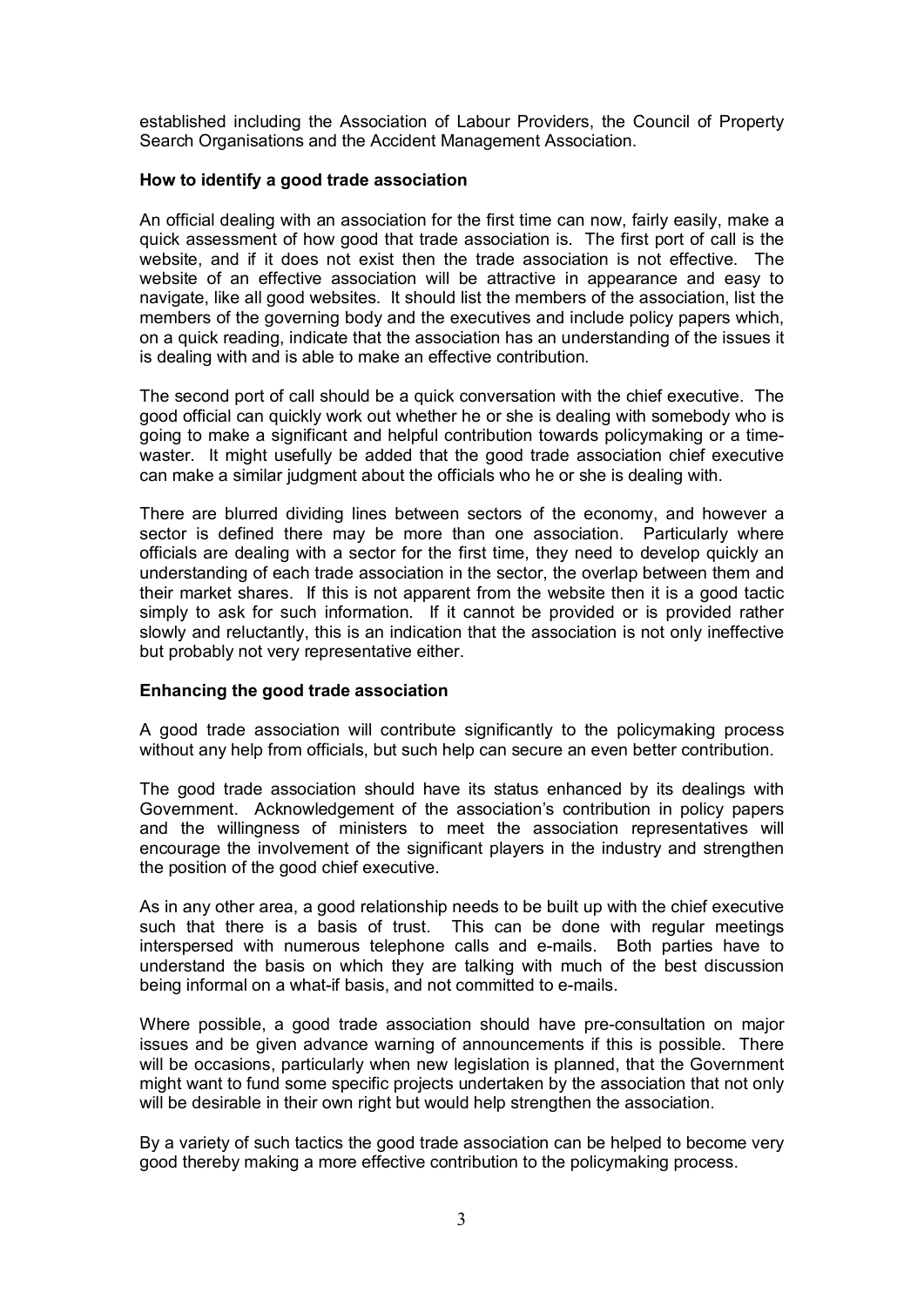#### **What to do if there is no effective trade association**

In many sectors of the economy there is either no trade association, a trade association that is not effective or one that covers a very wide area including the sector under discussion, but not satisfactorily. Generally, this is of no consequence. However, if suddenly there is a policy initiative or planned legislation covering a small sector of the economy then the fact that there is no effective trade association becomes a problem. To some extent the absence of a trade association can be compensated for by dealing with the major players in a sector, but this is never wholly satisfactory because naturally they are talking their own book and are unlikely to be representative. They are also unlikely to understand the policymaking process.

In such circumstances, a good tactic is to engineer the setting up of a trade association and for this to be done quickly. The best route is for officials to persuade the largest businesses in the sector, possibly with some funding from the Government if this is available, to commission a study that will lead to the establishment of a small specialist association. The study should cost no more than £10,000 and it should be possible for all of the work, including the establishment of the association, to be done in little more than a month. A small trade association can operate very effectively as a virtual organisation with no office, a part-time chief executive (or executive chairman), a good website and electronic communication. [The establishment of a new trade association is covered in more detail in the author's paper *The development of business representation in newly regulated sectors,* accessible on the website www.boleat.com.]

#### **What to do where there is a bad trade association**

A common scenario is that there is a trade association but either it is not well resourced or if it is it does not contribute effectively to the policymaking process or it does not represent its members. Such associations are easy to spot. They either have no website or a very poor website, they have published no significant policy papers and industry leaders are not involved. They may be the personal fiefdom of a chief executive or a chairman, and it is likely that the person running the association will have been there for a long time.

In such circumstances it would be naive to believe that a bad chief executive is going to become a good chief executive with support and encouragement from official sources. Rather, there is a need to put pressure on the industry leaders, if they can be identified, to reform the association. There are a number of tactics that can be used -

- Respond critically to policy submissions or the lack of them in a way that indicates that the association does not understand what is going on.
- Invite the industry leaders to a meeting and explain gently to them that their trade association is not making an effective contribution and, as a result, policy or regulatory outcomes will be less than satisfactory for them.
- Suggest commissioning, and possibly help to fund, a study on how to improve the association's effectiveness. Again, such a study should cost around £10,000. Generally, it will lead to the departure of the chief executive.